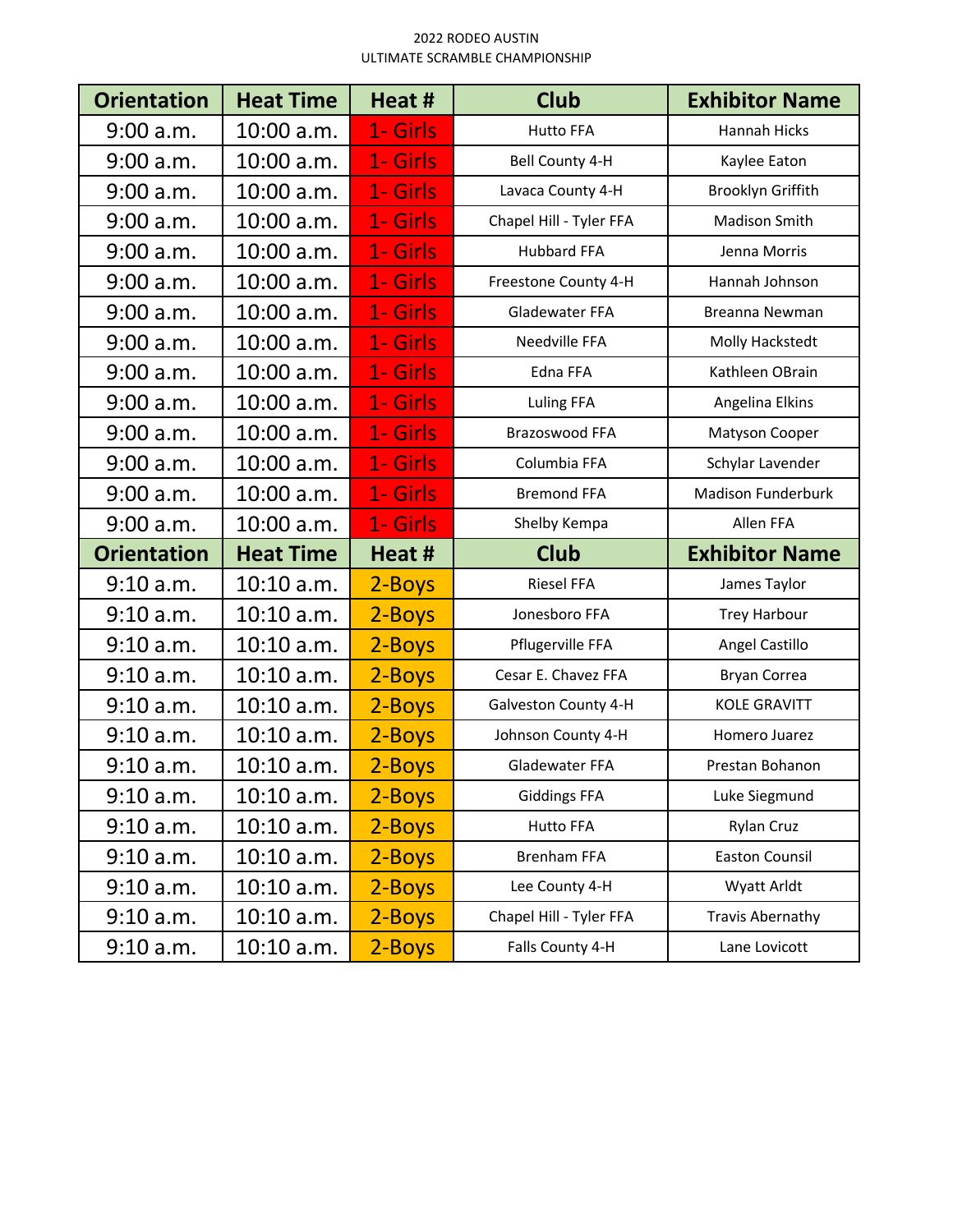| <b>Orientation</b> | <b>Heat Time</b> | Heat #  | <b>Club</b>             | <b>Exhibitor Name</b>  |
|--------------------|------------------|---------|-------------------------|------------------------|
| 9:20 a.m.          | 10:20 a.m.       | 3-Girls | Pflugerville FFA        | Katelynn Litchfield    |
| 9:20 a.m.          | 10:20 a.m.       | 3-Girls | <b>Wortham FFA</b>      | Ryleigh Range          |
| 9:20 a.m.          | 10:20 a.m.       | 3-Girls | Spring Branch FFA       | Savannah Cornelio      |
| 9:20 a.m.          | 10:20 a.m.       | 3-Girls | Danbury FFA             | Caylin Harrell         |
| 9:20 a.m.          | 10:20 a.m.       | 3-Girls | Callahan County 4-H     | Sadie Pence            |
| $9:20$ a.m.        | 10:20 a.m.       | 3-Girls | China Spring FFA        | Jilian Milam           |
| 9:20 a.m.          | 10:20 a.m.       | 3-Girls | Allen FFA               | Alexis Kempa           |
| 9:20 a.m.          | 10:20 a.m.       | 3-Girls | Bell County 4-H         | Keeley Ham             |
| 9:20 a.m.          | 10:20 a.m.       | 3-Girls | Brazoswood FFA          | Kayla Goff             |
| 9:20 a.m.          | 10:20 a.m.       | 3-Girls | Hendrickson FFA         | Alison Seaton          |
| 9:20 a.m.          | 10:20 a.m.       | 3-Girls | Caldwell County 4-H     | Grace Howe             |
| 9:20 a.m.          | 10:20 a.m.       | 3-Girls | Columbia FFA            | McKenzie Whipple       |
| 9:20 a.m.          | 10:20 a.m.       | 3-Girls | Southside FFA           | Hilda Dominguez        |
| 9:20 a.m.          | 10:20 a.m.       | 3-Girls | <b>Luling FFA</b>       | <b>Bethany Haynes</b>  |
| <b>Orientation</b> | <b>Heat Time</b> | Heat #  | <b>Club</b>             | <b>Exhibitor Name</b>  |
| 9:30 a.m.          | 10:30 a.m.       | 4-Boys  | Danbury FFA             | Jacob Spillars         |
| 9:30 a.m.          | 10:30 a.m.       | 4-Boys  | La Vernia FFA           | <b>Trenton Martin</b>  |
| 9:30 a.m.          | 10:30 a.m.       | 4-Boys  | Pflugerville FFA        | <b>DMarion Speller</b> |
| 9:30 a.m.          | 10:30 a.m.       | 4-Boys  | Frisco Lone Star FFA    | Logan Diffee           |
| 9:30 a.m.          | 10:30 a.m.       | 4-Boys  | Gladewater FFA          | Corey Stanley          |
| 9:30 a.m.          | 10:30 a.m.       | 4-Boys  | <b>Giddings FFA</b>     | Shay Siegmund          |
| $9:30$ a.m.        | 10:30 a.m.       | 4-Boys  | Lee County 4-H          | Hagen Boullion         |
| 9:30 a.m.          | 10:30 a.m.       | 4-Boys  | Wortham FFA             | Anthony Fortoul        |
| 9:30 a.m.          | 10:30 a.m.       | 4-Boys  | New Braunfels FFA       | Clayton Sanderford     |
| 9:30 a.m.          | 10:30 a.m.       | 4-Boys  | Kaufman County 4-H      | Kasen Ramirez          |
| 9:30 a.m.          | 10:30 a.m.       | 4-Boys  | Canyon FFA              | Canon Rosser           |
| 9:30 a.m.          | 10:30 a.m.       | 4-Boys  | Arp FFA                 | Landon Langenbau       |
| 9:30 a.m.          | 10:30 a.m.       | 4-Boys  | Chapel Hill - Tyler FFA | Hayden Acker           |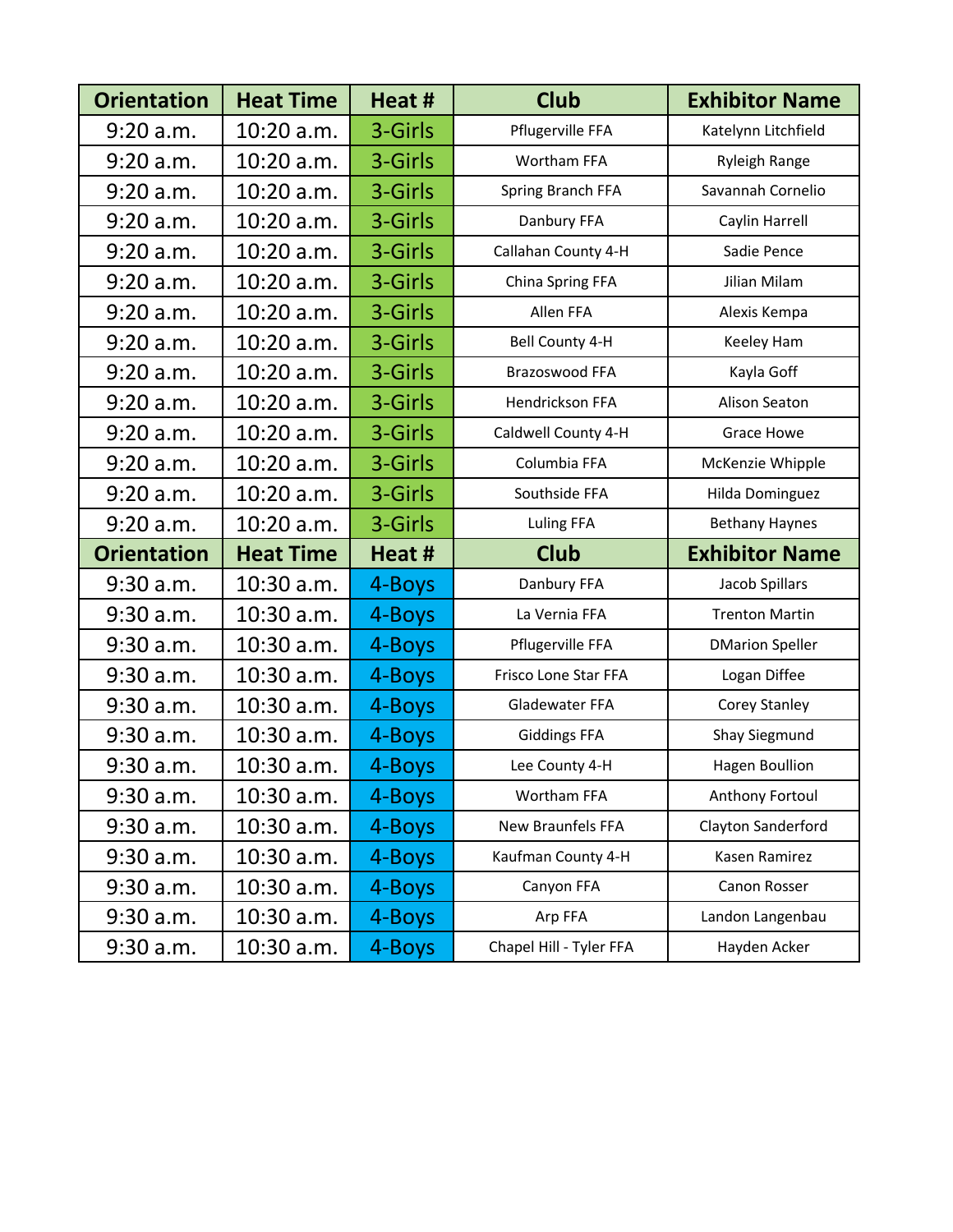| <b>Orientation</b> | <b>Heat Time</b> | Heat #  | <b>Club</b>                | <b>Exhibitor Name</b> |
|--------------------|------------------|---------|----------------------------|-----------------------|
| 9:40 a.m.          | 10:40 a.m.       | 5-Girls | Hendrickson FFA            | Karlie Riney          |
| 9:40 a.m.          | 10:40 a.m.       | 5-Girls | Sweeny FFA                 | Ariyana Campbell      |
| 9:40 a.m.          | 10:40 a.m.       | 5-Girls | <b>Hubbard FFA</b>         | Darbi Swan            |
| 9:40 a.m.          | 10:40 a.m.       | 5-Girls | Cesar E. Chavez FFA        | Leilani Olivares      |
| 9:40 a.m.          | 10:40 a.m.       | 5-Girls | <b>Brazosport FFA</b>      | Casey Gobar           |
| 9:40 a.m.          | 10:40 a.m.       | 5-Girls | Cinco Ranch FFA            | Mia Moderski          |
| 9:40 a.m.          | 10:40 a.m.       | 5-Girls | Edna FFA                   | Emma Strelczyk        |
| 9:40 a.m.          | 10:40 a.m.       | 5-Girls | Pflugerville FFA           | Kora Rowland          |
| 9:40 a.m.          | 10:40 a.m.       | 5-Girls | Lorena FFA                 | <b>Ellie Swain</b>    |
| 9:40 a.m.          | 10:40 a.m.       | 5-Girls | <b>Hutto FFA</b>           | Adrianna Olguin       |
| 9:40 a.m.          | 10:40 a.m.       | 5-Girls | Southside FFA              | Bobbi Luna            |
| 9:40 a.m.          | 10:40 a.m.       | 5-Girls | Windthorst FFA             | Brianna Hoff          |
| 9:40 a.m.          | 10:40 a.m.       | 5-Girls | Huffman FFA                | <b>SHELBY CARROLL</b> |
| 9:40 a.m.          | 10:40 a.m.       | 5-Girls | Johnson County 4-H         | <b>Addyson Garey</b>  |
| <b>Orientation</b> | <b>Heat Time</b> | Heat #  | <b>Club</b>                | <b>Exhibitor Name</b> |
| 9:50 a.m.          | 10:50 a.m.       | 6-Boys  | Alvord FFA                 | <b>Ryle Meeks</b>     |
| 9:50 a.m.          | 10:50 a.m.       | 6-Boys  | Gladewater FFA             | Keenon Jalomo         |
| $9:50$ a.m.        | 10:50 a.m.       | 6-Boys  | Redwater FFA               | James Shumate         |
| 9:50 a.m.          | 10:50 a.m.       | 6-Boys  | Splendora FFA              | <b>Tanner Adams</b>   |
| 9:50 a.m.          | 10:50 a.m.       | 6-Boys  | Maypearl FFA               | Morgan Brooks         |
| 9:50 a.m.          | 10:50 a.m.       | 6-Boys  | Pflugerville FFA           | Greyson Carter        |
| $9:50$ a.m.        | 10:50 a.m.       | 6-Boys  | Victoria County 4-H        | Layton Shadle         |
| 9:50 a.m.          | 10:50 a.m.       | 6-Boys  | Seguin FFA                 | Joaquin Sanchez       |
| 9:50 a.m.          | 10:50 a.m.       | 6-Boys  | <b>Carrizo Springs FFA</b> | Kolton Brady          |
| 9:50 a.m.          | 10:50 a.m.       | 6-Boys  | Matagorda County 4-H       | Slade Saha            |
| 9:50 a.m.          | 10:50 a.m.       | 6-Boys  | <b>Cypress Park FFA</b>    | <b>Eddie Fowler</b>   |
| 9:50 a.m.          | 10:50 a.m.       | 6-Boys  | <b>Hutto FFA</b>           | Nicholas Martinez     |
| $9:50$ a.m.        | 10:50 a.m.       | 6-Boys  | Hendrickson FFA            | <b>Troy Aldape</b>    |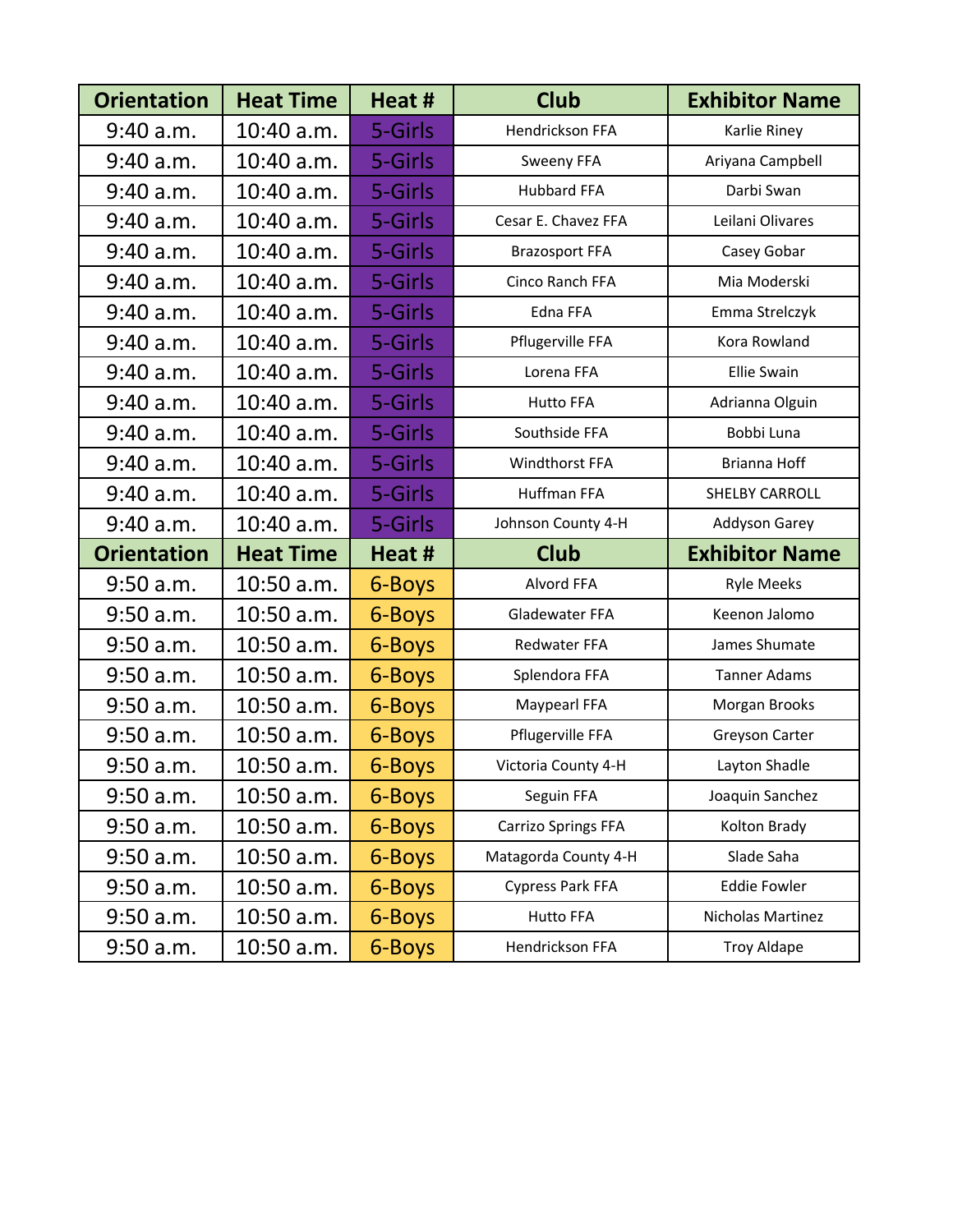| <b>Orientation</b> | <b>Heat Time</b> | Heat #  | <b>Club</b>             | <b>Exhibitor Name</b>  |
|--------------------|------------------|---------|-------------------------|------------------------|
| 10:00 a.m.         | 11:00 a.m.       | 7-Girls | Brazoswood FFA          | Kylie Bryington        |
| 10:00 a.m.         | 11:00 a.m.       | 7-Girls | Cinco Ranch FFA         | Payge Deen             |
| 10:00 a.m.         | 11:00 a.m.       | 7-Girls | <b>Brazosport FFA</b>   | Kelsie Myers           |
| 10:00 a.m.         | 11:00 a.m.       | 7-Girls | Splendora FFA           | <b>Emily May</b>       |
| 10:00 a.m.         | 11:00 a.m.       | 7-Girls | Limestone County 4-H    | Bayleigh Baker         |
| 10:00 a.m.         | 11:00 a.m.       | 7-Girls | Cinco Ranch FFA         | Kaylee E. Martinez     |
| 10:00 a.m.         | 11:00 a.m.       | 7-Girls | Danbury FFA             | Abigail Guyer          |
| 10:00 a.m.         | 11:00 a.m.       | 7-Girls | Cinco Ranch FFA         | Regina Gonzalez        |
| 10:00 a.m.         | 11:00 a.m.       | 7-Girls | Caldwell County 4-H     | Una Howe               |
| 10:00 a.m.         | 11:00 a.m.       | 7-Girls | Pflugerville FFA        | Joanna Cantu           |
| 10:00 a.m.         | 11:00 a.m.       | 7-Girls | Harris County 4-H       | Anna Reed              |
| 10:00 a.m.         | 11:00 a.m.       | 7-Girls | Southside FFA           | Montana Bevel          |
| 10:00 a.m.         | 11:00 a.m.       | 7-Girls | <b>Hooks FFA</b>        | MacKenzie Roy          |
| 10:00 a.m.         | 11:00 a.m.       | 7-Girls | <b>Brazosport FFA</b>   | <b>Bailey Broom</b>    |
| <b>Orientation</b> | <b>Heat Time</b> | Heat #  | <b>Club</b>             | <b>Exhibitor Name</b>  |
| 10:10 a.m.         | $11:10$ a.m.     | 8-Boys  | <b>Cypress Park FFA</b> | Joshua Duncan          |
| 10:10 a.m.         | $11:10$ a.m.     | 8-Boys  | Lavaca County 4-H       | Nathan Henke           |
| 10:10 a.m.         | $11:10$ a.m.     | 8-Boys  | Pflugerville FFA        | Maxwell Mendoza        |
| $10:10$ a.m.       | $11:10$ a.m.     | 8-Boys  | New Caney FFA           | JT HOWARD-KAY          |
| 10:10 a.m.         | $11:10$ a.m.     | 8-Boys  | Coryell County 4-H      | Steven Bomar           |
| 10:10 a.m.         | $11:10$ a.m.     | 8-Boys  | Midway FFA              | Daniel Humpert         |
| 10:10 a.m.         | 11:10 a.m.       | 8-Boys  | Cinco Ranch FFA         | Isaac Maya             |
| 10:10 a.m.         | $11:10$ a.m.     | 8-Boys  | Splendora FFA           | Nicholas Brown         |
| 10:10 a.m.         | $11:10$ a.m.     | 8-Boys  | Pflugerville FFA        | E J Caldwell           |
| 10:10 a.m.         | $11:10$ a.m.     | 8-Boys  | <b>Bonham FFA</b>       | <b>Andrew Felmet</b>   |
| $10:10$ a.m.       | $11:10$ a.m.     | 8-Boys  | McLennan County 4-H     | Steven Jewell          |
| 10:10 a.m.         | $11:10$ a.m.     | 8-Boys  | Gladewater FFA          | <b>GBraylon Polley</b> |
| 10:10 a.m.         | $11:10$ a.m.     | 8-Boys  | Slocum FFA              | Cayden Barton          |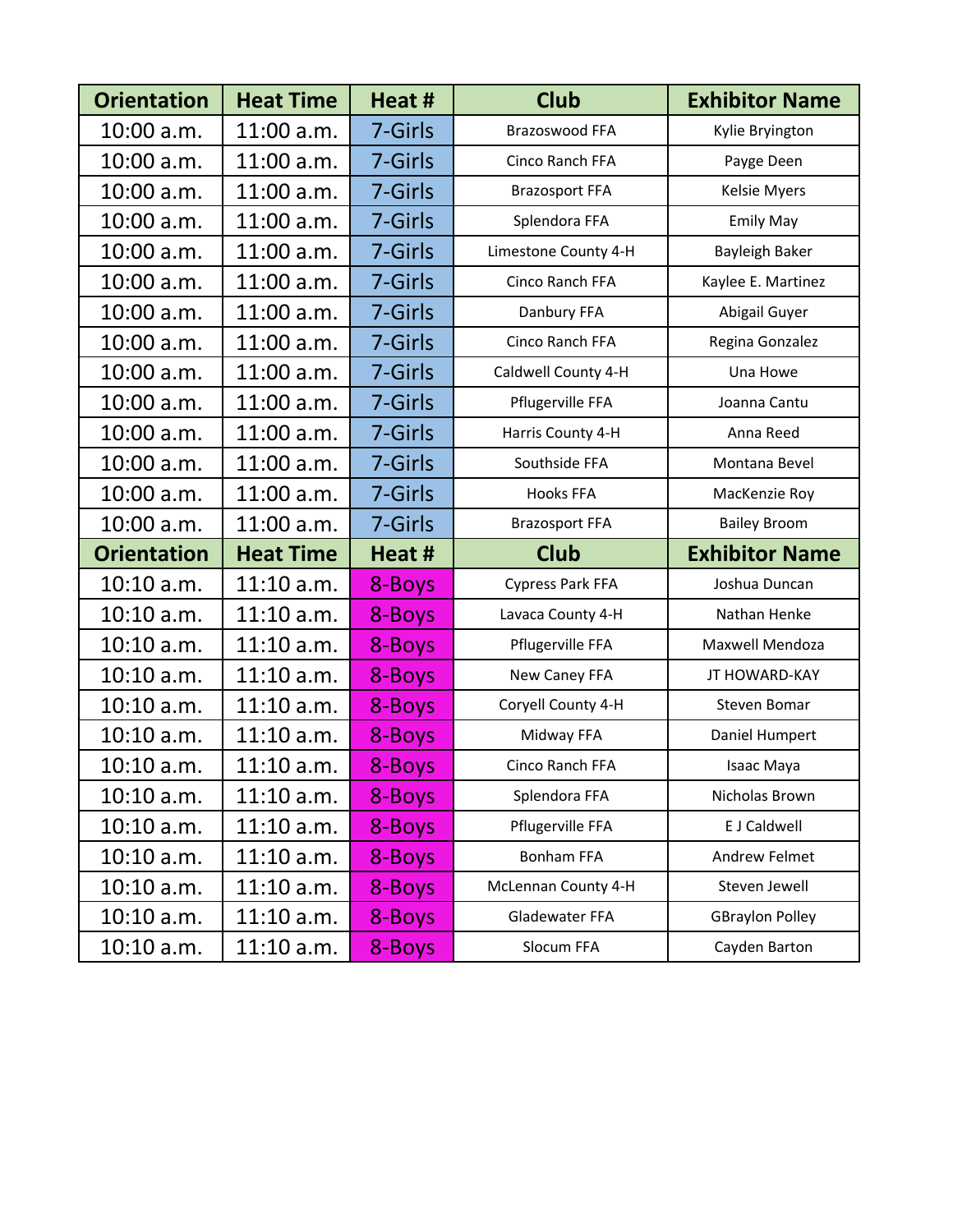| <b>Orientation</b> | <b>Heat Time</b> | Heat #  | <b>Club</b>             | <b>Exhibitor Name</b>    |
|--------------------|------------------|---------|-------------------------|--------------------------|
| 10:20 a.m.         | 11:20 p.m.       | 9-Girls | <b>Hooks FFA</b>        | Alexis Coleman           |
| 10:20 a.m.         | 11:20 p.m.       | 9-Girls | Brazoswood FFA          | Dawn Collins             |
| 10:20 a.m.         | 11:20 p.m.       | 9-Girls | Caldwell County 4-H     | <b>Antonie Martinez</b>  |
| 10:20 a.m.         | 11:20 p.m.       | 9-Girls | Cooper FFA              | Journi Ingram            |
| 10:20 a.m.         | 11:20 p.m.       | 9-Girls | Cinco Ranch FFA         | Daisy Stovall            |
| 10:20 a.m.         | 11:20 p.m.       | 9-Girls | Fannindel FFA           | Abby Duplechan           |
| 10:20 a.m.         | 11:20 p.m.       | 9-Girls | Edna FFA                | <b>Cassidy Hoskins</b>   |
| 10:20 a.m.         | 11:20 p.m.       | 9-Girls | <b>Cypress Park FFA</b> | <b>Maleiny Godoy</b>     |
| 10:20 a.m.         | 11:20 p.m.       | 9-Girls | Mount Calm FFA          | Shannon Pick             |
| 10:20 a.m.         | 11:20 p.m.       | 9-Girls | Pflugerville FFA        | Melissa McKinney         |
| 10:20 a.m.         | 11:20 p.m.       | 9-Girls | McCulloch County 4-H    | Lili Appleton            |
| 10:20 a.m.         | 11:20 p.m.       | 9-Girls | Galveston County 4-H    | Kayain Gravitt           |
| 10:20 a.m.         | 11:20 p.m.       | 9-Girls | <b>Eastland FFA</b>     | Hana Hogan               |
| 10:20 a.m.         | 11:20 p.m.       | 9-Girls | <b>Hutto FFA</b>        | <b>Madison Gonzalez</b>  |
| <b>Orientation</b> | <b>Heat Time</b> | Heat #  | <b>Club</b>             | <b>Exhibitor Name</b>    |
| 10:30 a.m.         | 11:30 a.m.       | 10-Boys | <b>Hubbard FFA</b>      | Estevan Olvera           |
| 10:30 a.m.         | 11:30 a.m.       | 10-Boys | Maypearl FFA            | Daren Jackson            |
| 10:30 a.m.         | 11:30 a.m.       | 10-Boys | Edna FFA                | Isaiah Brezina           |
| 10:30 a.m.         | 11:30 a.m.       | 10-Boys | Brazos County 4-H       | Lane Jedlicka            |
| 10:30 a.m.         | 11:30 a.m.       | 10-Boys | <b>Kennard FFA</b>      | Johnny Mac Copaus        |
| 10:30 a.m.         | 11:30 a.m.       | 10-Boys | <b>Luling FFA</b>       | <b>Riley Sommerlatte</b> |
| 10:30 a.m.         | 11:30 a.m.       | 10-Boys | Gladewater FFA          | Carter Snider            |
| 10:30 a.m.         | 11:30 a.m.       | 10-Boys | Pflugerville FFA        | Andrew Farmer            |
| 10:30 a.m.         | 11:30 a.m.       | 10-Boys | Washington County 4-H   | MATTHEW PHILIPS          |
| 10:30 a.m.         | 11:30 a.m.       | 10-Boys | Falls County 4-H        | Wesley Wagner            |
| 10:30 a.m.         | 11:30 a.m.       | 10-Boys | Flatonia FFA            | <b>Tate Sullivan</b>     |
| 10:30 a.m.         | 11:30 a.m.       | 10-Boys | Godley FFA              | Daniel Smith             |
| 10:30 a.m.         | 11:30 a.m.       | 10-Boys | Lampasas FFA            | Michael Clayton          |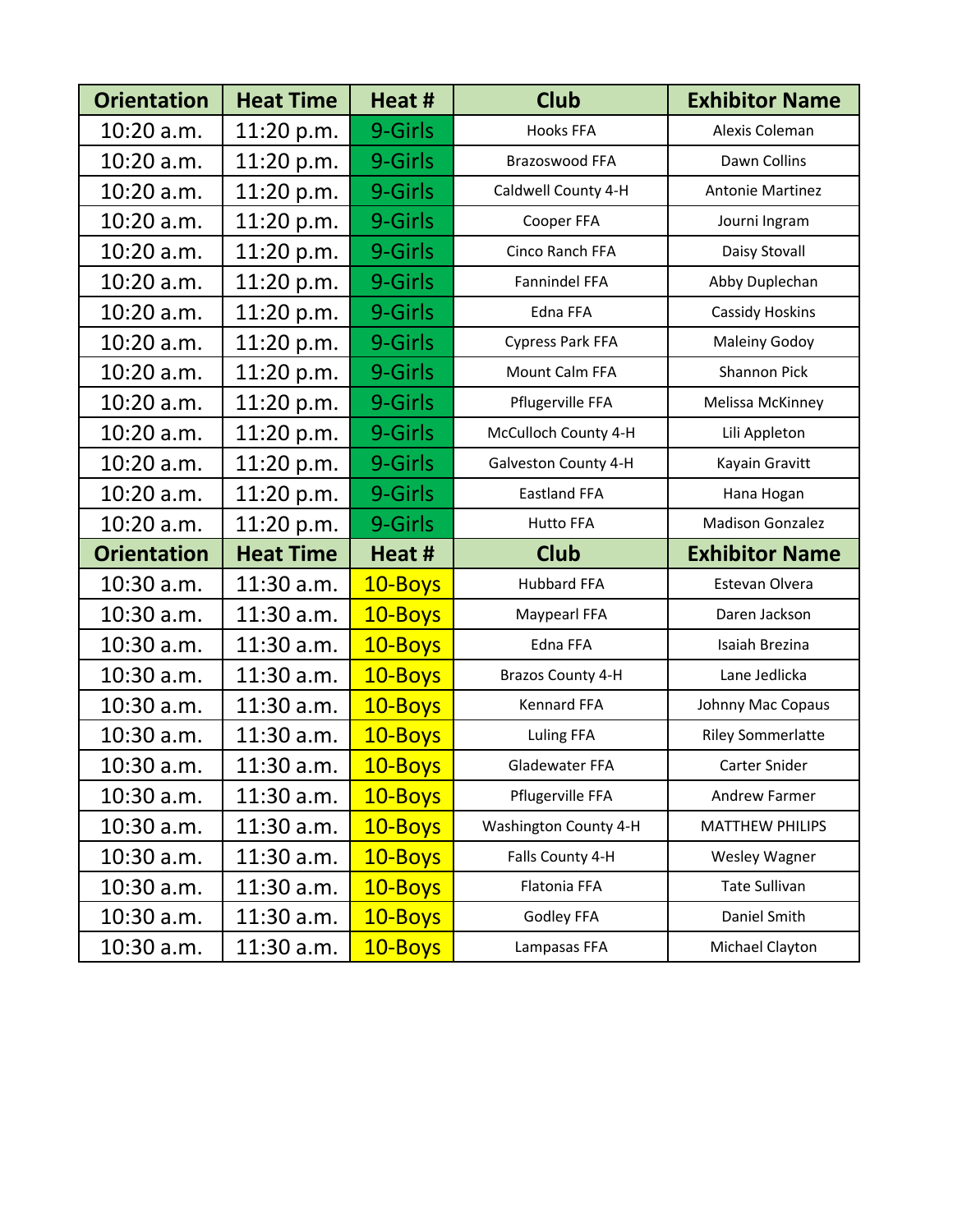| <b>Orientation</b> | <b>Heat Time</b> | Heat #   | <b>Club</b>         | <b>Exhibitor Name</b>  |
|--------------------|------------------|----------|---------------------|------------------------|
| 10:40 a.m.         | 11:40 a.m.       | 11-Girls | Eastland County 4-H | McKinzee Scott         |
| 10:40 a.m.         | 11:40 a.m.       | 11-Girls | <b>Gonzales FFA</b> | Hailee Wehrheim        |
| 10:40 a.m.         | 11:40 a.m.       | 11-Girls | Cinco Ranch FFA     | McKenna Guyton         |
| 10:40 a.m.         | 11:40 a.m.       | 11-Girls | <b>Hubbard FFA</b>  | <b>Grace Cummings</b>  |
| 10:40 a.m.         | 11:40 a.m.       | 11-Girls | Johnson County 4-H  | Claire Baker           |
| 10:40 a.m.         | 11:40 a.m.       | 11-Girls | Austin County 4-H   | Gracie Johnson         |
| 10:40 a.m.         | 11:40 a.m.       | 11-Girls | Alvin FFA           | Kimberly Benda         |
| 10:40 a.m.         | 11:40 a.m.       | 11-Girls | Hendrickson FFA     | Alma Ramirez           |
| 10:40 a.m.         | 11:40 a.m.       | 11-Girls | Karnes County 4-H   | <b>Madison Rau</b>     |
| 10:40 a.m.         | 11:40 a.m.       | 11-Girls | Flatonia FFA        | Kaelan Freytag         |
| 10:40 a.m.         | 11:40 a.m.       | 11-Girls | Quinlan FFA         | Kaitlynn Nelson        |
| 10:40 a.m.         | 11:40 a.m.       | 11-Girls | Houston County 4-H  | <b>Riley Beaver</b>    |
| 10:40 a.m.         | 11:40 a.m.       | 11-Girls | Vandegrift FFA      | Ava Sweetland          |
| 10:40 a.m.         | 11:40 a.m.       | 11-Girls | <b>Bangs FFA</b>    | Carlee Burks           |
| <b>Orientation</b> | <b>Heat Time</b> | Heat #   | <b>Club</b>         | <b>Exhibitor Name</b>  |
| 10:50 a.m.         | 11:50 a.m.       | 12-Boys  | Flatonia FFA        | <b>Railey Nieto</b>    |
| 10:50 a.m.         | 11:50 a.m.       | 12-Boys  | Coryell County 4-H  | Thiele Alvarado        |
| 10:50 a.m.         | 11:50 a.m.       | 12-Boys  | Splendora FFA       | <b>Brody Willis</b>    |
| 10:50 a.m.         | 11:50 a.m.       | 12-Boys  | Pflugerville FFA    | Gabriel Gagnon         |
| 10:50 a.m.         | 11:50 a.m.       | 12-Boys  | <b>Bonham FFA</b>   | Joseph Caleb Arris     |
| 10:50 a.m.         | 11:50 a.m.       | 12-Boys  | Edna FFA            | <b>Vicente Cortes</b>  |
| 10:50 a.m.         | 11:50 a.m.       | 12-Boys  | Austin County 4-H   | Donnie Smart           |
| 10:50 a.m.         | 11:50 a.m.       | 12-Boys  | Cedar Creek FFA     | <b>Tyler Marburger</b> |
| 10:50 a.m.         | 11:50 a.m.       | 12-Boys  | Gladewater FFA      | Kadin Voss             |
| 10:50 a.m.         | 11:50 a.m.       | 12-Boys  | Rusk County 4-H     | Jackson Pirtle         |
| 10:50 a.m.         | 11:50 a.m.       | 12-Boys  | Spring Branch FFA   | Miguel Muro            |
| 10:50 a.m.         | 11:50 a.m.       | 12-Boys  | Seguin FFA          | Jake Mahaffey          |
| 10:50 a.m.         | 11:50 a.m.       | 12-Boys  | McNeil FFA          | Jackson Kronmiller     |